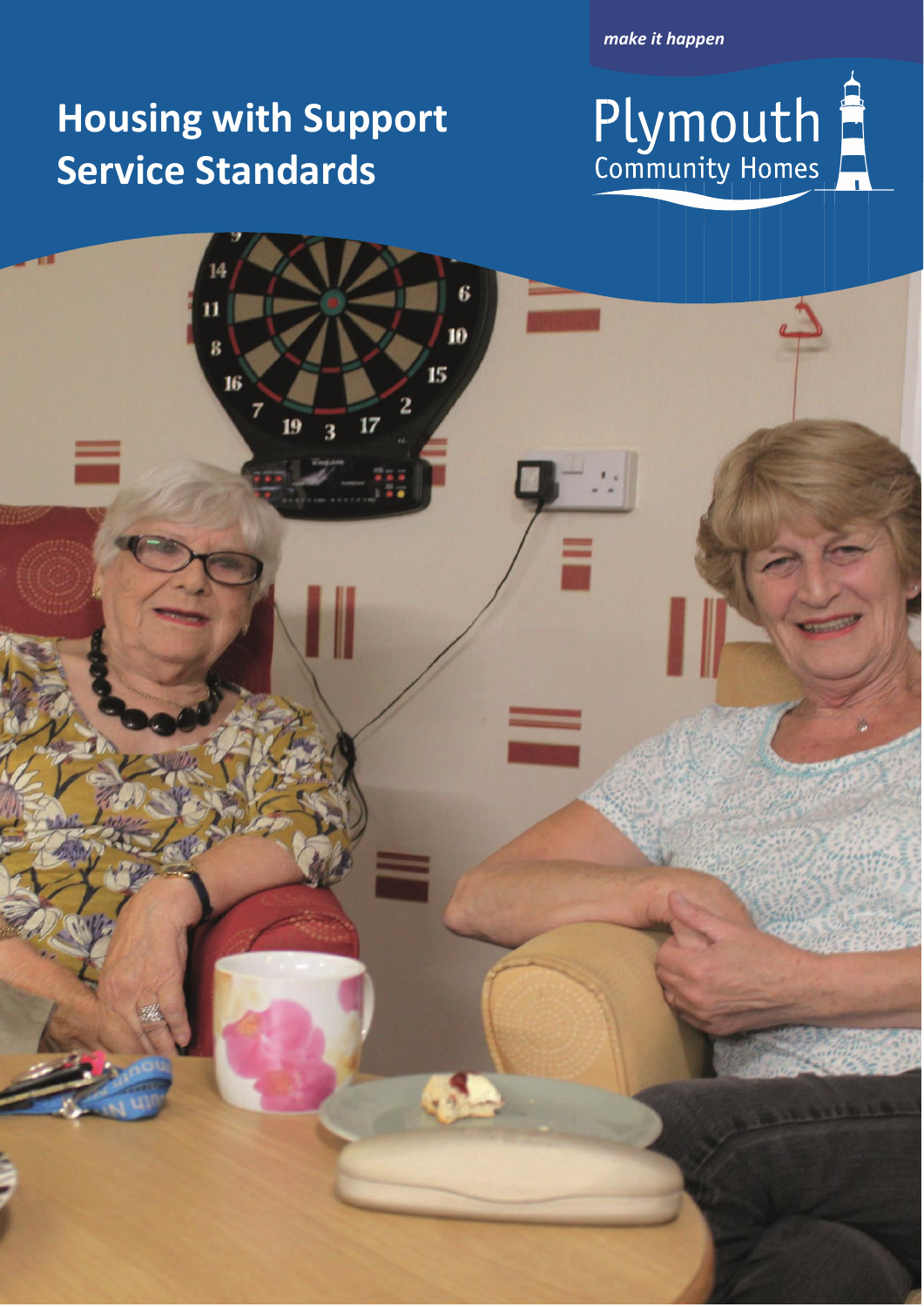## **What you can expect**

#### **If you live in one of our housing with support schemes we will:**

- Be courteous and helpful at all times.
- Provide you with a safe environment with the support, advice and facilities you need to help you live an independent life.
- Promote and support your independence by providing you with relevant information.
- Complete a Support Plan within two weeks of moving in. Your Support Plan will identify the support needs you have and enable the Housing with Support Officer to liaise with agencies that can help you. The support needs may be around financial well-being, staying healthy and safe, enjoying and achieving and making a contribution. These are outcomes which our funders measure us against and we are happy to explain more about this.
- Review your support plan if changes occur and we will book a meeting with you at least every twelve months to formally review this document.
- Meet with you in your home 3 monthly to check the alarm equipment and pendant and update the information we hold for emergency response. At this visit we will give you fire safety advice and check your fire doors.
- Offer you regular welfare contact from a Support Officer. This contact arrangement can be changed to suit your needs at any time, although it will always be no less than weekly. Your welfare contact can be by phone, text, email, by remote connection, or in person.
- Consult you about any proposed changes to your scheme or service.
- Attend your scheme to meet with you on request. This gives you the chance to have your say about how your scheme is run.
- Ensure the service is accessible and inclusive. We will consider the needs of different individuals, groups and communities. We will make sure information is available in different formats and languages and we will consider accessibility when organising meetings and events.
- Respect your privacy and confidentiality at all times. We will not enter your home unless you agree to this, or if we are worried about your safety or that of others.
- Provide an emergency alarm response service 24 hours a day, 365 days a year. This is an alarm unit in your home and a pendant or other device, and a monitoring service, so that you can always call for help when you really need it, whether or not there are staff on site.